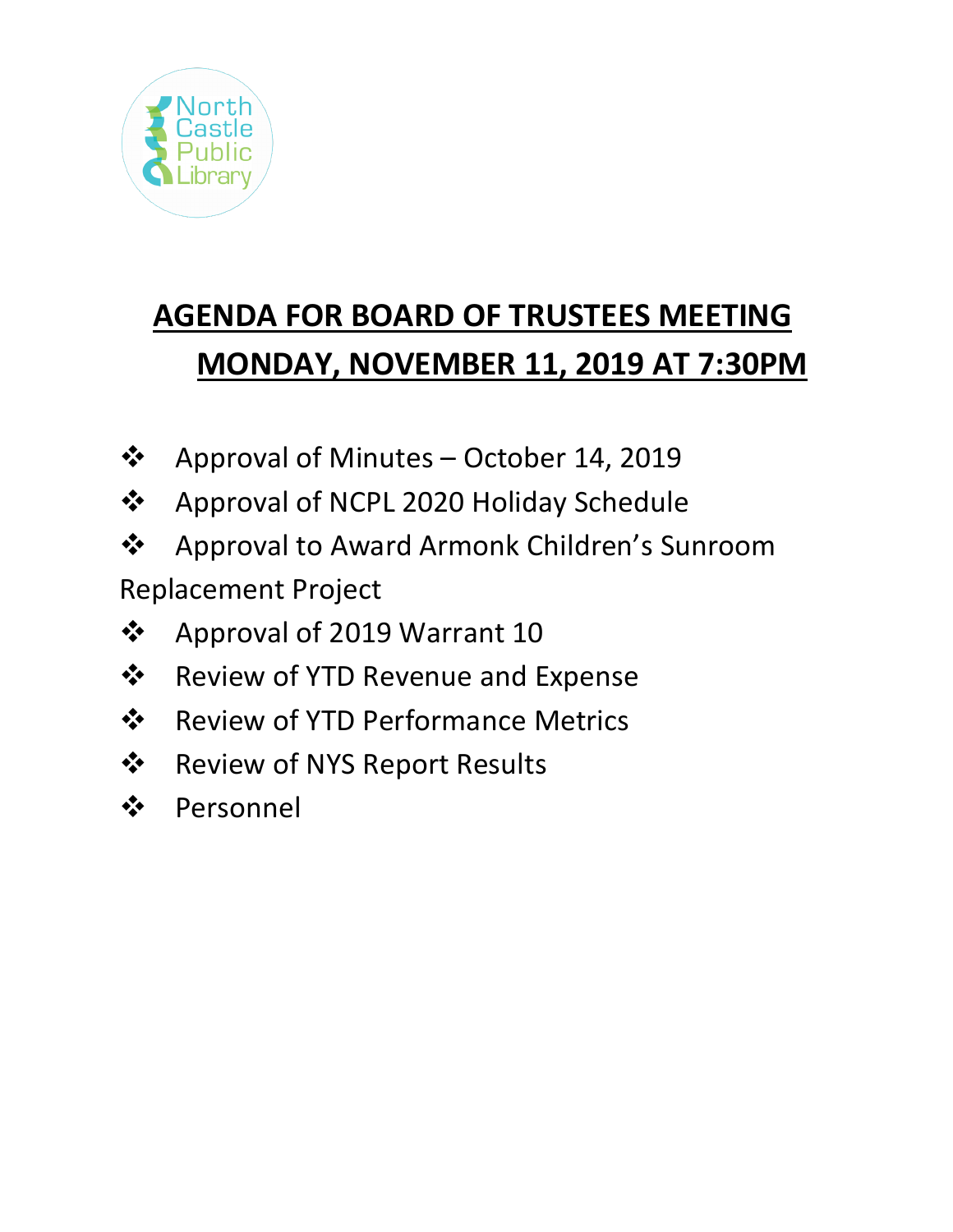## **North Castle Public Library**

## **Library Board of Trustees Minutes – November 11, 2019**

Sean Ryan called meeting to order at 7:32 PM

#### **In attendance:**

**Trustees:** Diane Borgia, Jeanne Lapsker, Jennifer Paulson Lee, Stephanie Paul and Sean Ryan

**Library:** Edie Martimucci

**Friends:** Barbara Vircillo

#### **Key Votes/Review**:

#### • **General Information:**

- $\circ$  Sean informed the trustees of future (possibly 2021) education requirements for library trustees being discussed in Albany.
- o 2018 Trustee Handbook (most current version) was provided to Diane Borgia.
- o A new secretary is needed to replace Lisa.
- o Long Term Strategy development needs to start in 3/2020 or 4/2020 with target completion prior to the beginning of the grant cycle in 8/2020.
- **Approval of Minutes for the October 14 2019 NCPL Board of Trustees meeting**. Stephanie identified one correction to the minutes. Jennifer made the motion to approve the minutes as corrected and Stephanie seconded. All were in favor.
- **Approval of the 2020 NCPL Holiday Schedule** July 3 is a federal holiday. Union employees will be off. Discussion of traffic impact from the fireworks at the Kensico Dam. However, because the library would be open from  $10 - 5$ pm, the roads would still be open and therefore no impact. Jeanne made a motion to approve schedule as presented. Jennifer seconded it. All in favor.
- **Approval of Assistant Library Director II permanent appointment effective November 26, 2019.**  Stephanie Hartwell-Mandella will be appointed from probationary to permanent pending town board approval. Jeanne motioned to approve. Stephanie seconded. All were in favor. This also requires town board ratification.
- **Acceptance of Laura Cremins' retirement letter –** This will also require town board approval. Stephanie motioned to approve, Jennifer seconded. All were in favor.
- **Approval of promotion of Michelle MacDevitt from hourly Page to hourly Library Assistant effective January 1, 2020.** Michelle will work 16.5 hours per week at a rate of \$23.00 per hour effective January 1, 2020. Michelle will be provisional until she takes the Library Assistant test offered by Civil Service. This also requires ratification by the town board. Jeanne motioned to approve, Jennifer seconded. All were in favor.